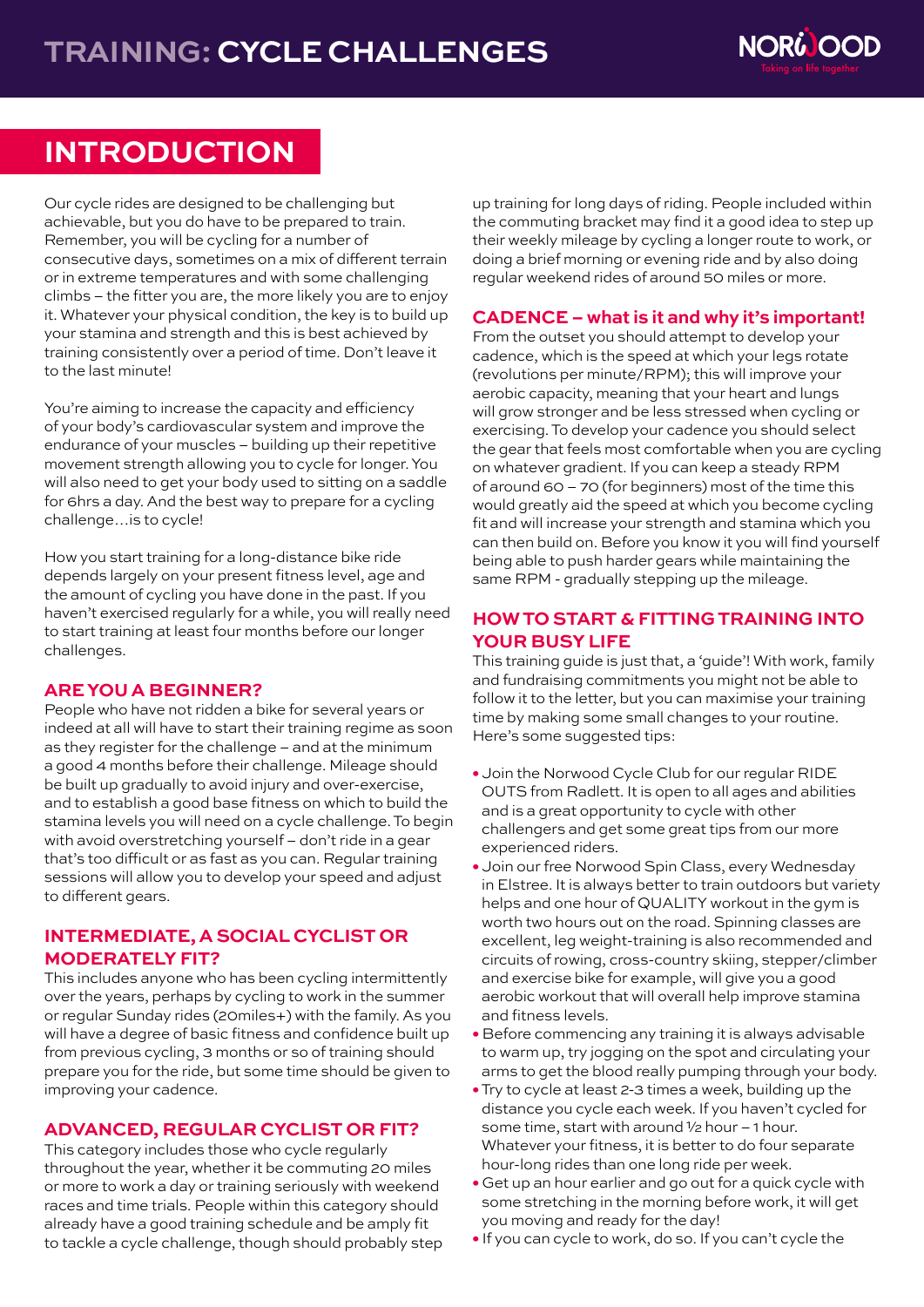# **TRAINING: CYCLE CHALLENGES**



 whole distance between work and home, why not cycle to a station/bus stop in between home and work and then continue your journey on public transport. You will obviously need to be happy that you are able to leave your bike in a safe and secure place!

- **•** Use your lunchtimes to take regular brisk walks or cycle around where you work.
- **•** Find a steep set of stairs i.e. five floors of a department store/office block and climb them five times, at least three times per week.
- **•** You still need to cycle as much as possible in 'real' conditions and in the kit you would want to use in your challenge. The more you can train in similar conditions, both in terms of terrain and weather, the better. Get used to: cycling with wind resistance, drinking from water bottle while riding, hill climbing, long periods of

 time in the saddle, cycling off-road – on gravel, sand and rough terrain, getting knees accustomed to hours of peddling, learning how to use gears properly.

#### **MOVING ON TO A TRAINING SCHEDULE**

As you get into your training, you should aim to gradually increase the intensity and your distance a bit each week, moving up to the next level as soon as you are ready, before eventually designing your own programme and reaching 6-7hr rides. Finally, ride safe, wear a helmet, high viz and follow the highway code! Plus don't forget to plan adequate rest/recovery days as part of the training – they are just as important!

Some guideline starter plans can be found below:

|                   | DAY <sub>1</sub> | DAY <sub>2</sub>                       | DAY <sub>3</sub>       | DAY 4                                  | DAY <sub>5</sub> | DAY 6                                                          | DAY <sub>7</sub>                            |
|-------------------|------------------|----------------------------------------|------------------------|----------------------------------------|------------------|----------------------------------------------------------------|---------------------------------------------|
| <b>WEEK1</b>      | <b>Rest Day</b>  | 45mins/1hr on the<br>flat (8-12 miles) | 1hr gym/<br>spin class | 45mins/1hr on the<br>flat (8-12 miles) | <b>Rest Day</b>  | 1hr on the flat<br>(8-12 miles)<br>with family and<br>friends  | 1.5hrs on hilly<br>ground<br>$(8-12$ miles) |
| <b>WEEK2</b>      | <b>Rest Day</b>  | 45mins/1hr on the<br>flat (8-12 miles) | 1hr gym/<br>spin class | 45mins/1hr on the<br>flat (8-12 miles) | <b>Rest Day</b>  | 1hr on the flat<br>(8-12 miles)<br>with family and<br>friends  | 1.5hrs on hilly<br>ground<br>$(8-12$ miles) |
| WEEK <sub>3</sub> | <b>Rest Day</b>  | 1hr on the flat<br>10-12 miles         | 1hr gym/<br>spin class | 45mins/1hr on the<br>flat (8-12 miles) | <b>Rest Day</b>  | 1hr on the flat<br>(10-12 miles)<br>with family and<br>friends | 1.5hrs on hilly<br>ground<br>(10-15 miles)  |
| <b>WEEK4</b>      | <b>Rest Day</b>  | 1hr on the flat<br>10-12 miles         | 1hr gym/<br>spin class | 45mins/1hr on the<br>flat (8-12 miles) | <b>Rest Day</b>  | <b>Rest Day</b>                                                | <b>Target Distance</b>                      |

# **BEGINNER**

### **INTERMEDIATE**

|              | DAY <sub>1</sub> | DAY <sub>2</sub>                              | DAY <sub>3</sub>       | DAY <sub>4</sub>                       | DAY <sub>5</sub> | DAY <sub>6</sub>                                                               | DAY <sub>7</sub>                                                    |
|--------------|------------------|-----------------------------------------------|------------------------|----------------------------------------|------------------|--------------------------------------------------------------------------------|---------------------------------------------------------------------|
| <b>WEEK1</b> | <b>Rest Day</b>  | 1hr (10mins<br>pushing hard)<br>(10-15 miles) | 1hr gym/<br>spin class | 45mins/1hr on the<br>flat (8-12 miles) | <b>Rest Day</b>  | 1.5hrs (20mins<br>pushing hard)<br>(15-22 miles)<br>with family and<br>friends | 2hrs on hilly<br>ground (30mins<br>pushing hard)<br>(20-30 miles)   |
| <b>WEEK2</b> | <b>Rest Day</b>  | 1hr (10mins<br>pushing hard)<br>(10-15 miles) | 1hr gym/<br>spin class | 45mins/1hr on the<br>flat (8-12 miles) | <b>Rest Day</b>  | 1.5hrs (20mins<br>pushing hard)<br>(15-22 miles)<br>with family and<br>friends | 2.5hrs on hilly<br>ground (20mins<br>pushing hard)<br>(25-37 miles) |
| <b>WEEK3</b> | <b>Rest Day</b>  | 1hr (20mins<br>pushing hard)<br>(10-15 miles) | 1hr gym/<br>spin class | 45mins/1hr on the<br>flat (8-12 miles) | <b>Rest Day</b>  | 1.5hrs (20mins<br>pushing hard)<br>(15-22 miles)<br>with family and<br>friends | 3hrs on hilly<br>ground (20mins<br>pushing hard)<br>(30-45 miles)   |
| <b>WEEK4</b> | <b>Rest Day</b>  | 1hr (20mins<br>pushing hard)<br>(10-15 miles) | 1hr gym/<br>spin class | 45mins/1hr on the<br>flat (8-12 miles) | <b>Rest Day</b>  | <b>Rest Day</b>                                                                | <b>Target Distance</b>                                              |